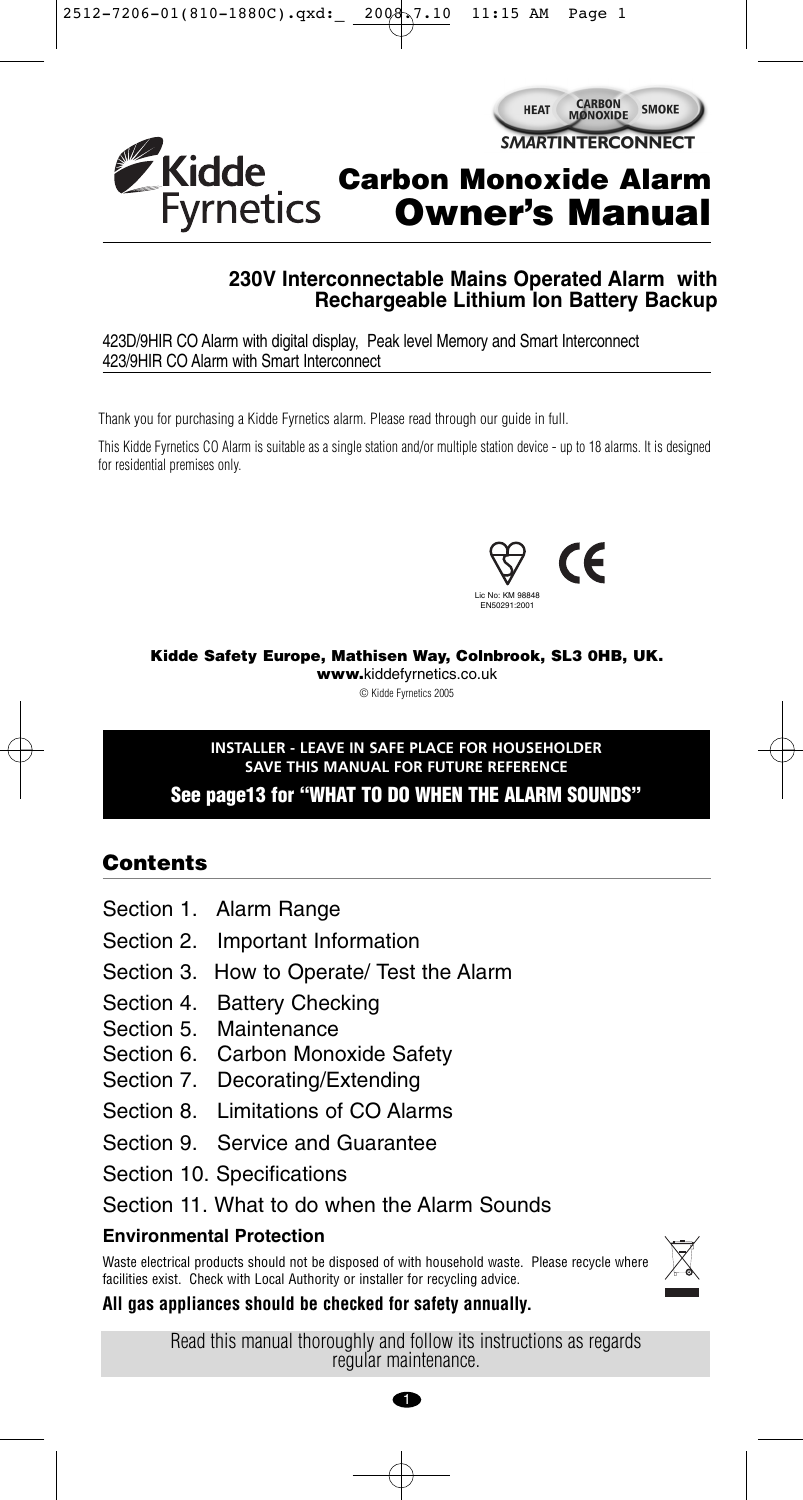#### **IMPORTANT**

THIS CARBON MONOXIDE ALARM IS DESIGNED TO DETECT CARBON MONOXIDE FROM ANY SOURCE OF IMPROPER OR MALFUNCTIONING APPLIANCES. IT IS NOT DESIGNED TO DETECT SMOKE, FIRE, OR ANY OTHER GAS.

**Warning:** THIS ALARM IS NOT A SMOKE DETECTOR

THIS CARBON MONOXIDE ALARM WILL NOT SENSE SMOKE, FIRE, OR ANY POISON-OUS GAS OTHER THAN CARBON MONOXIDE. FOR THIS REASON YOU MUST INSTALL SMOKE ALARMS TO PROVIDE EARLY WARNING OF FIRE AND TO PROTECT YOU AND YOUR FAMILY FROM FIRE AND ITS RELATED HAZARDS. NOT SUITABLE FOR INSTALLATION IN HAZARDOUS LOCATIONS AS DEFINED IN THE NATIONAL ELECTRIC CODE.

**Warning:** THIS ALARM WILL NOT WORK WITHOUT POWER. THIS ALARM REQUIRES A CONTINUOUS SUPPLY OF POWER.

DURING A POWER OUTAGE, UNIT WILL OPERATE FOR A PERIOD OF AT LEAST TWENTY HOURS ON A FULLY CHARGED KIDDE RECHARGEABLE BATTERY PACK.

**Warning:** THIS PRODUCT IS INTENDED FOR USE IN ORDINARY INDOOR RESIDEN-TIAL AREAS. IT IS NOT DESIGNED TO MEASURE COMPLIANCE WITH COMMERCIAL AND INDUSTRIAL STANDARDS.

THE INSTALLATION OF THIS DEVICE SHOULD NOT BE USED AS A SUBSTITUTE FOR PROPER INSTALLATION, USE AND MAINTENANCE OF FUEL-BURNING APPLIANCES, INCLUDING APPROPRIATE VENTILATION AND EXHAUST SYSTEMS.

#### **1. Alarm Range Interconnectable 230V Hard Wired Alarms**

| 1SF23/9HIR: | Mains ionisation alarm with sealed in rechargeable back-up cells   |
|-------------|--------------------------------------------------------------------|
| 1SF23/9HI:  | Mains ionisation alarm with alkaline back-up cell                  |
| 2SF23/9HIR: | Mains optical alarm with sealed in rechargeable back-up cells      |
| 2SF23/9HI:  | Mains optical alarm with alkaline back-up cell                     |
| 3SF23/9HIR: | Mains heat alarm with sealed in rechargeable back-up cells         |
| 3SF23/9HI:  | Mains heat alarm with alkaline back-up cell                        |
| 123I:       | <b>Ionisation Smoke Alarm</b>                                      |
| 123/9HI:    | Ionisation Smoke Alarm with Battery Back-up and Hush               |
| 123/9HILL:  | Ionisation Smoke Alarm with Long Life Battery Back-up and Hush     |
| 223I:       | Optical Smoke Alarm                                                |
| 223/9HI:    | Optical Smoke Alarm with Battery Back-up and Hush                  |
| 223/9HILL:  | Optical Smoke Alarm with Long Life Battery Back-up and Hush        |
| 323/9HI:    | Heat Alarm with Battery Back-up and Hush                           |
| 323/9HILL:  | Heat Alarm with Long Life Battery Back-up and Hush                 |
| 423D/9HIR:  | Mains CO alarm (digital) with sealed in rechargeable back-up cells |
| 423/9HIR:   | Mains CO alarm with sealed in rechargeable back-up cell            |

2

Æ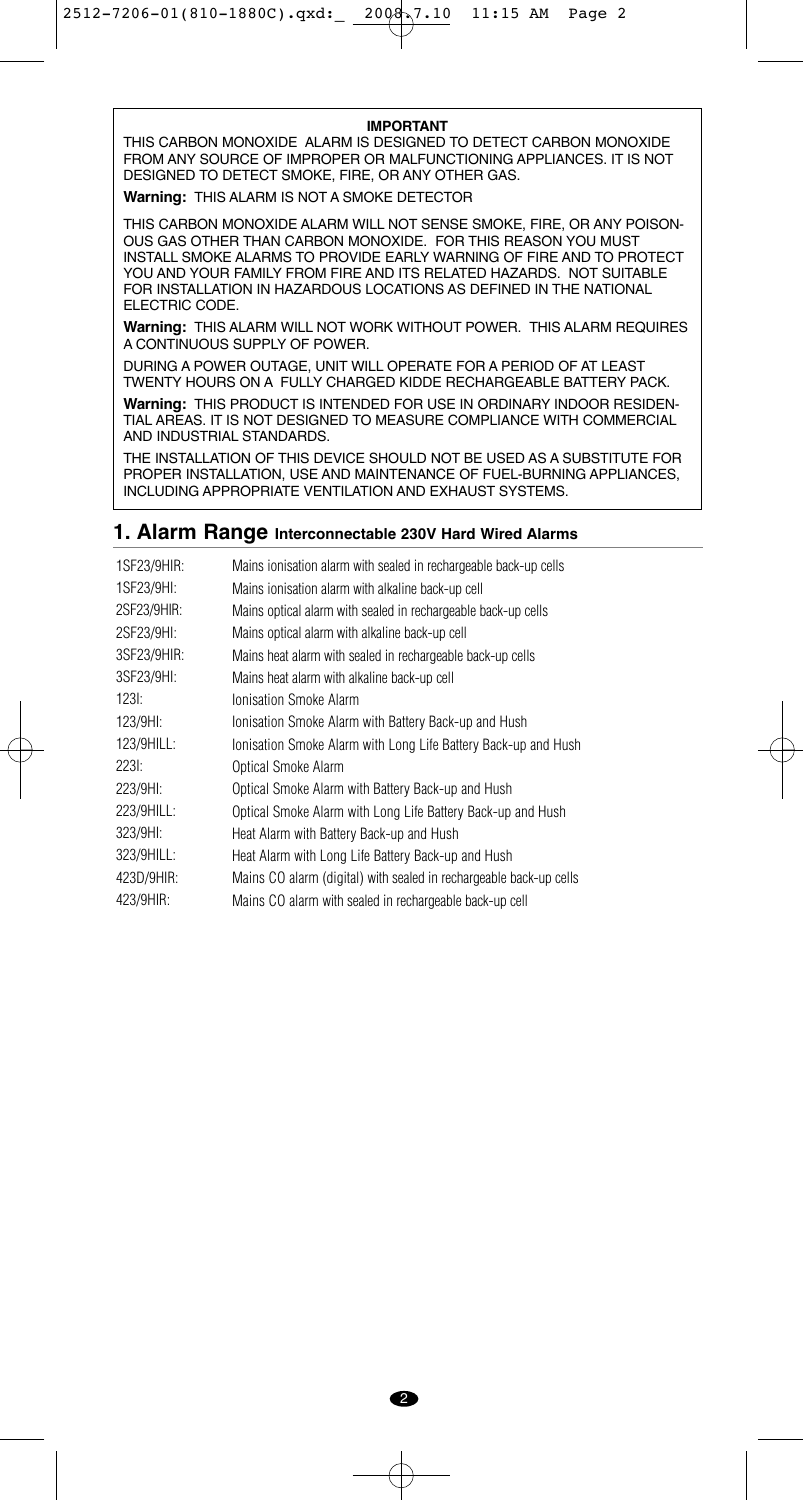### **2. Important Information**

This alarm is designed for installation by a qualified electrician, in accordance with the latest I.E.E. Regulations, relevant British Standards/BS Codes of Practice.

- This CO alarm must be installed by a competent person.
- Hard wired smoke, heat and CO alarms require a constant unswitched 230V AC supply. Battery Back-up models additionally require a healthy battery. (In the case of rechargeable battery models, they are sealed in and not user replace-able).
- A healthy mains supply is indicated by a constant green L.E.D. (mains) indicator.
- Do not paint the alarm. Paint will seal the vents and interfere with the sensor's ability to detect CO. Never attempt to disassemble the unit or clean inside. This action will void your warranty. Remove the CO Alarm and
	- Staining or stripping wood floors or furniture
	- Painting
	- Wall papering
	- Using adhesives
- Never expose the alarm to water this is a 230V alarm.

CO alarms are not smoke alarms. CO alarms do not sense smoke or fire. For early warning of fire you must install smoke alarms, even though carbon monoxide can be generated by a fire.

Smoke, heat and CO alarms will only function if properly selected, located, installed and maintained as per KIDDE Fyrnetics instruction manuals.

**Note:** This CO alarm is not battery operated. Battery backup will be limited until the battery has fully charged. It may take up to 24 hours for the battery backup to fully charge.

**Warning:** The rechargeable battery is NOT user replaceable. DO NOT ATTEMPT TO REPLACE.

Digital Models Only - If the battery pack has a full charge when first powered up, you will see three eights in the digital display indicating the alarm is warming up. After approximately 20 seconds, the first reading will be displayed. The number on the display should be "0". If the battery pack is partially charged,"Lb"(Low battery) will flash every second alternating with a "0" until the battery is charged. If this occurs, see tables below for complete information.

#### **Replacement of Alarm**

This CO alarm has an "operational end of life" feature which will indicate when to replace the alarm.

Seven years after initial power-up, this unit will "chirp" every 30 seconds to indicate that it is time to replace the alarm. A label has been affixed to the side of the alarm that has "Replace by" date printed on it to aid in identifying the date of replacement.

Turn battery switch ""OFF" before disposing of alarm

**REPLACE IMMEDIATELY! IT WILL NOT DETECT CO IN THIS CONDITION.**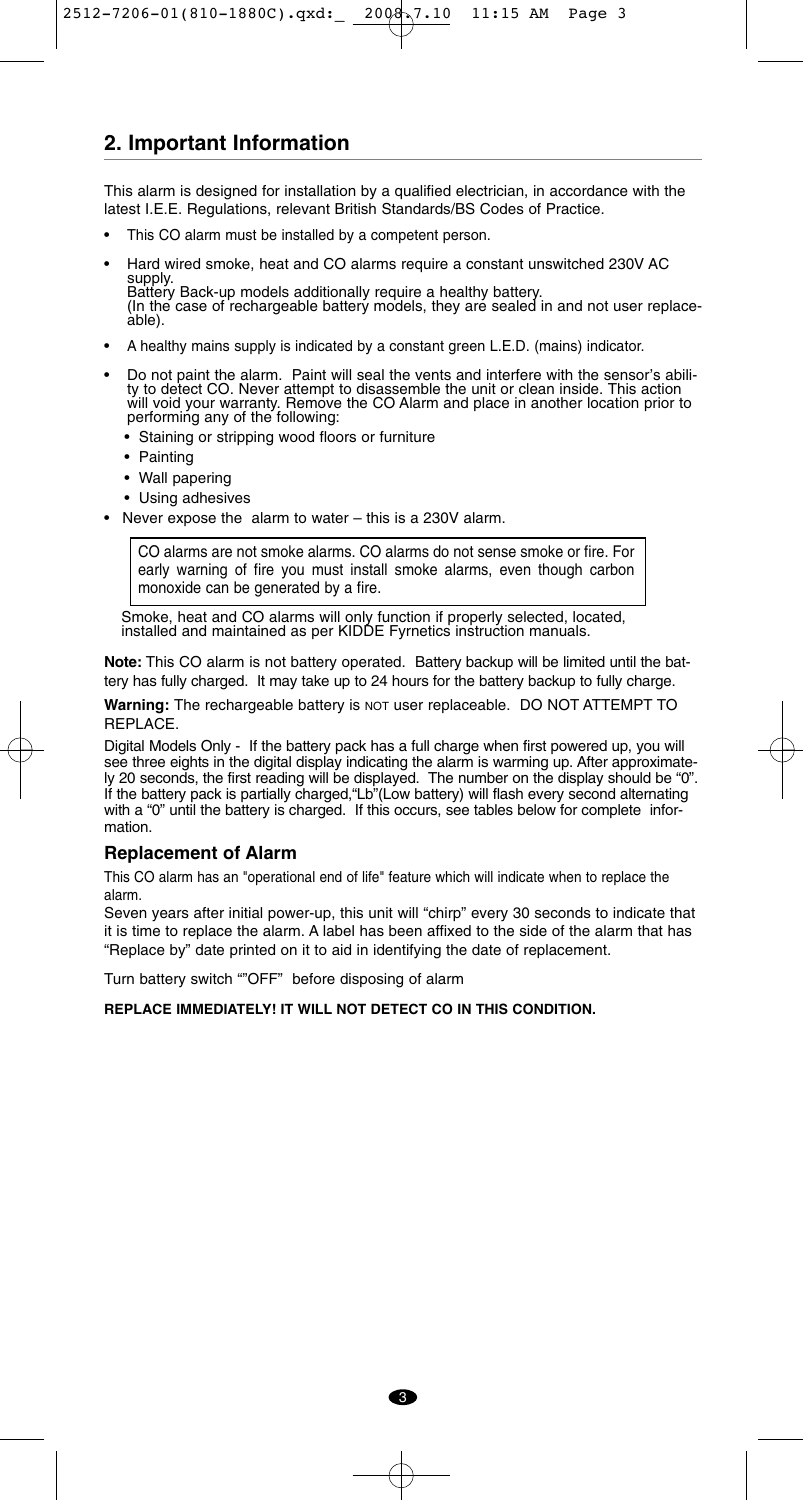# **3. How to Operate/Test the Alarm**

# **Digital Model**

#### **Operation - Display and L.E.D. Status**

**The table below contains vital information about the various readings you may see on your display. We suggest you keep this User's Guide handy for reference.**

Your new Kidde carbon monoxide alarm is a<br>sophisticated electronic device – yet very simple to<br>understand. Basically, the unit will display a "0" if<br>direction of sense carbon monoxide. If it senses<br>dangerous levels of carb readings without alarming. This means CO is present. Kidde recommends you investigate the source of CO even if it doesn't alarm.



#### **AC AND DC START UP, ALARM AND ERROR OPERATION**

| Unit<br>Condition                                         |       | <b>Digital Display</b><br><b>Shows</b>                                                      |                                        | <b>LED's Show</b>                          | Alarm<br>Sound                                                         | Unit<br><b>Status</b>                                                          | Unit<br>Condition                                                                                                                              | Recommended<br>Action                                          |
|-----------------------------------------------------------|-------|---------------------------------------------------------------------------------------------|----------------------------------------|--------------------------------------------|------------------------------------------------------------------------|--------------------------------------------------------------------------------|------------------------------------------------------------------------------------------------------------------------------------------------|----------------------------------------------------------------|
| START-UP                                                  | BBB.  | "888" DISPLAYED<br>FOR 20 SECONDS                                                           | ※ RED<br>GREF<br>$ightharpoonup$ AMBER | <b>ONE FLASH</b><br>ON<br>OFF              | ONE CHIRP<br>AT START UP                                               | <b>SELF TESTING</b><br>ON START UP                                             | NORMAL OPERATION<br>AT START UP<br>OR RESET                                                                                                    | NONE. UNIT WILL DIS-<br>PLAY "0" AND START<br>SENSING FOR CO   |
| ALARM<br>CONDITION.<br>CARRON                             | 238.  | STEADY DISPLAY<br>OF NUMBER<br>BETWEEN 30 AND<br>999                                        | <b>XK RED</b><br>GREEN ON<br>AMBER OFF | <b>FLASHING</b>                            | QUICK BEEPING<br>PATTERN FOR 4<br>SECONDS, 1/2 SEC-<br>OND OFF. REPEAT | CARBON<br><b>MONOXIDE</b><br>DETECTED                                          | UNIT IN ALARM CONDI-<br>OF CO DETECTED                                                                                                         | REFER TO SECTION 11<br>TION DISPLAYING PPM FOR ALARM PROCEDURE |
| <b>MONOXIDE</b><br>DETECTED <sup>(1)</sup>                | CО.   |                                                                                             | <b>XK RED</b><br>GREEN ON<br>AMBER OFF | <b>FLASHING</b>                            | QUICK BEEPING<br>PATTERN FOR 4<br>SECONDS, 1/2 SEC-<br>OND OFF. REPEAT | <b>CARBON MONOXIDE</b><br>DETECTED BY<br>ANOTHER<br>INTERCONNECTED<br>CO ALARM | UNIT IN ALARM CONDI-<br>TION DISPLAYING "CO"<br>ANOTHER CO ALARM<br>HAS DETECTED CO                                                            | REFER TO SECTION 11<br>TO ALERT YOU THAT FOR ALARM PROCEDURE   |
|                                                           |       | <sup>(1)</sup> THE ALARM THAT DETECTS THE CARBON MONOXIDE FIRST WILL DISPLAY THE PPM OF CO. |                                        |                                            |                                                                        |                                                                                | ALL OTHER INTERCONNECTED CO ALARMS WILL DISPLAY "CO"                                                                                           |                                                                |
| ALARM CONDITION.<br>SMOKE/FIRE<br>DETECTED <sup>(2)</sup> | FirE. | "FirE" RED LIGHT<br><b>FLASHES WITH</b><br><b>BEEPS</b>                                     | <b>WE RED</b><br>GREEN<br>▬<br>□ AMBER | <b>FLASHING</b><br><b>ON</b><br>OFF        | THREE LONG<br>BEEPS, 1/2 SEC-<br>OND SILENCE.<br><b>REPEATING</b>      | <b>INTERCONNECTED</b><br>ALARM WARNING<br>OF SMOKE/FIRE<br>CONDITION           | UNIT IN ALARM<br><b>CONDITION FOR</b><br><b>FIRE OR SMOKE</b>                                                                                  | EVACUATE BY YOUR<br><b>FSCAPF PLAN</b>                         |
|                                                           |       |                                                                                             |                                        |                                            |                                                                        |                                                                                | (2) Fire AND THREE LONG BEEP PATTERN WILL ONLY OCCUR IF AN INTERCONNECTED SMOKE ALARM DETECTS SMOKE OR FIRE. THE CO ALARM WILL NOT DETECT FIRE |                                                                |
| <b>FRROR</b><br><b>CONDITION</b>                          | Err.  | STFADY "Frr"<br><b>DISPLAYED</b>                                                            | ※KRED<br>GREEN<br>$\square$ AMBER      | ONE FLASH EVERY 30<br>SECONDS<br>ON<br>OFF | "CHIRP" FVFRY<br>30 SECONDS                                            | UNIT IS NOT<br>OPERATIONAL.                                                    | UNIT MALFUNCTION                                                                                                                               | <b>CONTACT KIDDE</b>                                           |
|                                                           |       | NO DISPLAY                                                                                  | $=$ RED<br>GREEN<br>▬<br>AMBER<br>▭    | ON<br>ON<br>OFF                            | CONSTANT ALARM                                                         | WII NOT<br>DETECT CO                                                           |                                                                                                                                                | <b>CUSTOMER SERVICE</b>                                        |

#### **AC POWERED IN NORMAL STANDBY OPERATION**

| Unit<br>Condition                                       |                             | <b>Digital Display</b><br><b>Shows</b> |                                                                 | <b>LED's Show</b>                                 |                                           | Alarm<br>Sound                                                                                         | Unit<br><b>Status</b>                                                                       | Unit<br>Condition                                                                        | Recommended<br>Action |
|---------------------------------------------------------|-----------------------------|----------------------------------------|-----------------------------------------------------------------|---------------------------------------------------|-------------------------------------------|--------------------------------------------------------------------------------------------------------|---------------------------------------------------------------------------------------------|------------------------------------------------------------------------------------------|-----------------------|
| <b>NORMAL</b><br><b>OPERATION ON</b><br><b>AC POWER</b> | D.                          | STFADY "0"                             | RED<br>o<br>GREF<br>$\Box$ AMBER                                | OFF<br>ON<br>OFF                                  | <b>NONE</b>                               | <b>NORMAL</b><br><b>OPERATION</b><br><b>ISENSING FOR CO</b>                                            | <b>BATTERY IS FULLY</b><br>CHARGED                                                          | <b>NONE</b>                                                                              |                       |
| <b>LOW BATTERY</b><br>CONDITION                         | O.<br>(flashes alternately) | "0" OR CO<br>CONCENTRATION             | <b>RED</b><br>$\Box$<br><b>GREEN</b><br><b>WE AMBER</b>         | OFF<br>ON<br>ONE FLASH EVERY 15<br>SECONDS        | <b>NONE</b>                               | <b>CHARGING BATTERY</b><br>PACK, INITIAL<br>POWER UP OR<br><b>POWER WAS RESET</b>                      | <b>UNIT IN STANDBY</b><br>CONDITION                                                         | <b>ENSURE SWITCH ON</b><br>BACK OF UNIT IS "ON".                                         |                       |
| WHII F ON AC<br><b>POWER</b>                            | LЬ                          | <b>ALTERNATING</b><br>WITH "I B"       | <b>※ RED</b><br><b>GREEN</b><br><b>WE AMBER</b> ONE FLASH EVERY | ONE FLASH EVERY<br>15 SECONDS<br>ON<br>15 SECONDS | ONE "CHIRP"<br>EVERY 15<br><b>SECONDS</b> | AC POWERED AND<br><b>BATTERY IS</b><br>DISCHARGED. IS<br><b>BAD, OR SWITCH IS</b><br>IN "OFF" POSITION | <b>BATTERY IS</b><br>DISCHARGED OR<br><b>DISCONNECTED</b><br>LONGER THAN 10<br><b>HOURS</b> | <b>ENSURE AC POWER IS</b><br><b>RESTORED TO</b><br><b>RECHARGE THE</b><br><b>BATTERY</b> |                       |

#### **DC POWERED IN BATTERY BACKUP OPERATION**

| Unit<br>Condition                                                                                                                                                    |                                                            | <b>Digital Display</b><br><b>Shows</b>                                                                                                      |                                                 | <b>LED's Show</b>                                                                                                                                                                                                                   | Alarm<br>Sound              | Unit<br><b>Status</b>                                                                                                                                                             | Unit<br>Condition                                                                                                                                                                          | Recommended<br>Action                                                                                 |
|----------------------------------------------------------------------------------------------------------------------------------------------------------------------|------------------------------------------------------------|---------------------------------------------------------------------------------------------------------------------------------------------|-------------------------------------------------|-------------------------------------------------------------------------------------------------------------------------------------------------------------------------------------------------------------------------------------|-----------------------------|-----------------------------------------------------------------------------------------------------------------------------------------------------------------------------------|--------------------------------------------------------------------------------------------------------------------------------------------------------------------------------------------|-------------------------------------------------------------------------------------------------------|
| <b>NORMAL</b><br><b>OPERATION ON</b><br>DC POWER                                                                                                                     | 0.                                                         | "0" OR CO<br>CONCENTRATION<br>DISPLAYED ONCE<br>EVERY 60 SECONDS                                                                            | <b>RED</b><br>U<br><b>WGREEN</b><br>□ AMBER     | OFF<br>ONE FLASH EVERY<br>OFF                                                                                                                                                                                                       | <b>NONE</b>                 | <b>BATTERY</b><br><b>CONSERVE MODE</b><br><b>ISENSING FOR CO</b>                                                                                                                  | <b>BATTERY IS FULLY</b><br>CHARGED AND AFTER 5<br>MINUTES OF OPERATION<br>ON BATTERY BACKUP                                                                                                | NORMAL BATTERY-ONLY<br>OPERATION. CONNECT TO<br>AC POWER TO<br><b>RECHARGE BATTERY</b>                |
|                                                                                                                                                                      |                                                            |                                                                                                                                             |                                                 |                                                                                                                                                                                                                                     |                             |                                                                                                                                                                                   | IN THE FIRST 5 MINUTES OF BATTERY BACKUP OPERATION. THE UNIT WILL OPERATE AS IF ON AC POWER. AFTER 5 MINUTES. TO CONSERVE BATTERY POWER. THE UNIT GOES INTO BATTERY CONSERVE MODE.         |                                                                                                       |
| <b>LOW BATTERY</b><br>CONDITION<br>WHILE ON DC<br><b>POWER</b><br><b>LOW BATTERY</b><br><b>CONDITION WHILE</b><br>ON DC POWER.<br>IN BATTERY<br><b>CONSERVE MODE</b> | LЬ<br>(flashes alternately)<br>0<br><b>AFTER 5 MINUTES</b> | "0" OR CO<br><b>ICONCENTRATION</b><br><b>ALTERNATING</b><br>WITH "Lb"<br>"0" OR CO<br>CONCENTRATION<br>& "Lb" displayed<br>every 60 seconds | <b>XK RED</b><br><b>WGREEN</b><br><b>XK RED</b> | ONE FLASH EVERY<br>15 SECONDS<br>ONE FLASH<br>EVERY 7 SECONDS<br><b>WE AMBER ONE FLASH EVERY</b><br>15 SECONDS<br>ONE FLASH EVERY<br>15 SECONDS<br><b>WE GREEN</b> ONE FLASH EVERY<br><b>WE AMBER ONE FLASH EVERY</b><br>15 SECONDS | "CHIRP" EVERY<br>15 SECONDS | <b>SENSING FOR</b><br>CO WARNING OF<br><b>LOW BATTERY</b><br><b>CONDITION</b><br><b>BATTERY</b><br>CONSERVE MODE.<br>SENSING FOR CO<br>WARNING OF LOW<br><b>BATTERY CONDITION</b> | <b>BATTERY IS DISCHARGED</b><br>AND LESS THAN 5 MIN-<br>UTES OF OPERATION<br>ON BATTERY BACKUP<br>BATTERY IS DISCHARGED<br>AND AFTER 5 MINUTES OF<br>OPERATION ON<br><b>BATTERY BACKUP</b> | CONNECT TO AC<br>POWER TO FULLY<br><b>RECHARGE BATTERY</b>                                            |
| <b>LOW BATTERY</b><br><b>TROUBLE</b><br>CONDITION                                                                                                                    |                                                            | <b>NONE</b>                                                                                                                                 | <b>RED</b><br>半<br>AMBER<br>$\Box$              | ONE FLASH EVERY<br>GREEN ONE FLASH EVERY<br>7 SECONDS<br>OFF                                                                                                                                                                        | "CHIRP"EVERY<br>60 SECONDS  | UNIT IN LOW<br>BATTERY TROU-<br>BLE MODE. WILL<br>NOT DETECT CO                                                                                                                   | <b>BATTERY IS FULLY</b><br>DISCHARGED AND AFTER<br><b>5 MINUTES OF OPERATION</b><br>ON BATTERY BACKUP                                                                                      | CONNECT TO AC POWER TO<br>FULLY CHARGE BATTERY.<br>CONTACT CUSTOMER SERVICE<br>IF CONDITION CONTINUES |
| <b>ALCELASHING</b><br>$\Box$ OFF<br>ON<br><b>/7TV</b>                                                                                                                |                                                            |                                                                                                                                             |                                                 |                                                                                                                                                                                                                                     |                             |                                                                                                                                                                                   |                                                                                                                                                                                            |                                                                                                       |

If at any time you test the alarm and it does not perform as described, have it replaced immediately. Please ensure you and other family members are aware of the alarm's readouts/tones by referring to the above table

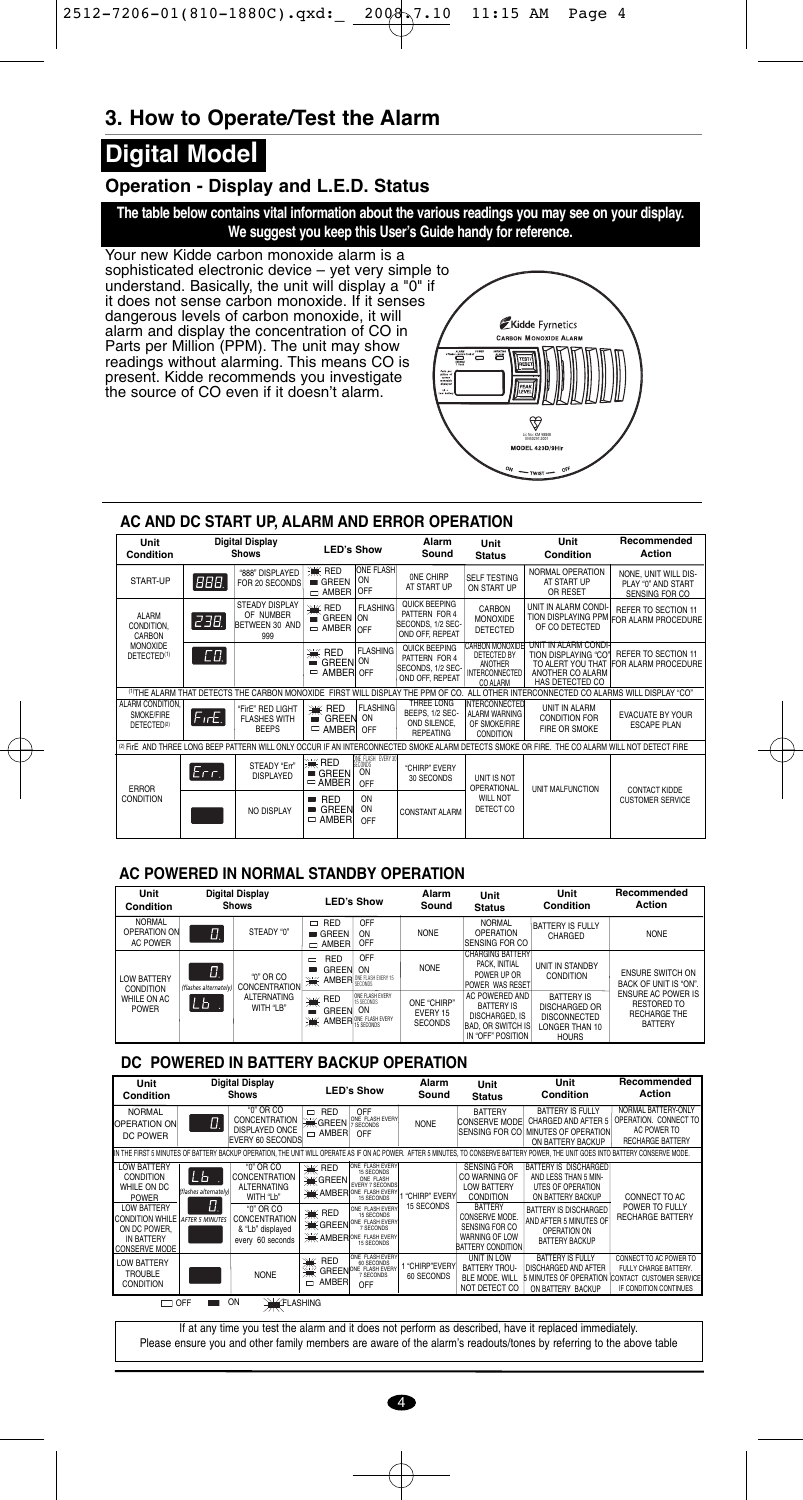#### **Initial power Up**

When the unit is first powered up, the digital display will show three eights **BBB**, indicating the alarm is in the start-up mode. The three eights will remain for approximately 20 seconds. After 20 seconds, the alarm should display "0" and begin monitoring the air for carbon monoxide and will continue to do so as long as it receives power.

However, if interconnected to other Kidde Fyrnetics alarms, or if the backup battery is low, or if the unit malfunctions, it will display other readings (and alarm differently) to alert you of specific conditions. Please familiarize yourself, and other family members, to the difference between a CO reading and a reading signifying a problem with the unit itself.

The table on Page 4 illustrates what may be shown on the display, what the associated audible alarm patterns are, and what the recommended actions are.

#### **Alarm State**

#### **Carbon Monoxide (CO) Alarm Indicator**

If the alarm shows zero (0), then 30 PPM of CO or less has been sensed by the alarm within the last 15 seconds. CO concentrations displayed below 30 PPM in "Peak Level" memory are for reference only and the accuracy of the concentration shown may not be as accurate as noted on page 12.

When the CO alarm senses a dangerous level of CO, the unit will emit a loud alarm beeping pattern. The alarm is a quick beeping pattern for 4 seconds, 1/2 second off and repeating as long as dangerous conditions exist. The red LED (Alarm) will flash and the detected CO concentration will be displayed.

If this unit is interconnected with other Kidde CO alarms, the unit which first detected the CO will display the CO concentration and the amber LED (Initiating Alarm) will light and remain on until reset. The other interconnected CO alarms will display "CO" on the digital display. All of the interconnected units will alarm to warn you that CO was detected.

**WARNING:** After the first four minutes of battery backup operation, to conserve battery life, the unit will only display the CO concentration once a minute. To see the highest CO concentration, you must press the Peak Level button. The red "ALARM" LED and audible alarm will continue until CO is no longer detected or until the battery is completely dead.

#### **Peak Level Memory**

"Peak Level" is the highest level of CO the alarm has detected since the last peak level reset. Although the peak level feature will display levels below 30 PPM, these levels will not result in an alarm no matter how long the device is exposed to these levels. The peak level feature is helpful in identifying if you have had a CO reading since resetting.

Concentrations of CO between 1 and 30 PPM can often occur in normal, everyday conditions. Concentrations of CO below 30 PPM may be an indication of a transient condition that may appear today and never reappear. Some CO conditions may start out as low level leaks but could develop into CO concentrations that could become harmful.

To reset the Peak Level, press the Peak Level button; with the Peak Level button still pressed, press the Test/Reset button for two seconds and release. The number on the display models will turn to "0", the memory will be cleared and the alarm will begin monitoring for CO. The memory is also reset when the unit loses power.

#### **Smoke/Heat Alarm Indicator**

When an interconnected Kidde Fyrnetics smoke alarm detects smoke, or a heat alarm detects 57°C, this unit will sound an alarm pattern of 3 long beeps, followed by a 1 second silence. This cycle repeats as long as smoke signal persists to alert you of the condition. In addition, the word "FirE" will scroll across the digital display (if equipped). If this happens, leave the premises immediately by your escape plan and call the emergency services.

WARNING: This unit is not a smoke alarm and will not detect smoke or fire. It will only display "FirE" and alarm (Digital Models Only) or alarm for Smoke/Fire if it receives a signal from an interconnected Kidde Fyrnetics Smoke alarm.

Note: A smoke/heat alarm situation will override a CO alarm condition.

#### **Testing - Digital Models**

To test the alarm, press the Test/Reset button. If the unit is operating properly, the display will show three eights **DBB** and then show a number (usually around 200). You will hear a quick beeping pattern for four seconds, 1/2 second off and repeat. The unit will then show the three eights for several seconds. It will then return to monitor for carbon monoxide. Interconnected CO alarms will emit an audible alarm pattern to insure proper interconnectability. Caution should be used to protect hearing during alarm testing. Interconnected digital alarms will display "CO" to indicate an alarm condition.

If interconnected to Kidde smoke/heat alarms, pressing the Test/Reset button on the CO alarm will have no effect on the smoke/heat alarms. The smoke/heat alarms will not be tested and will not alarm. However, when pressing the Test button on an interconnected smoke/heat alarm, the CO alarm will emit a Smoke/Fire audible and visual alarm pattern of 3 long beeps, 1 second of silence, repeated. Note: You do not need to press the Test button to take a CO reading.

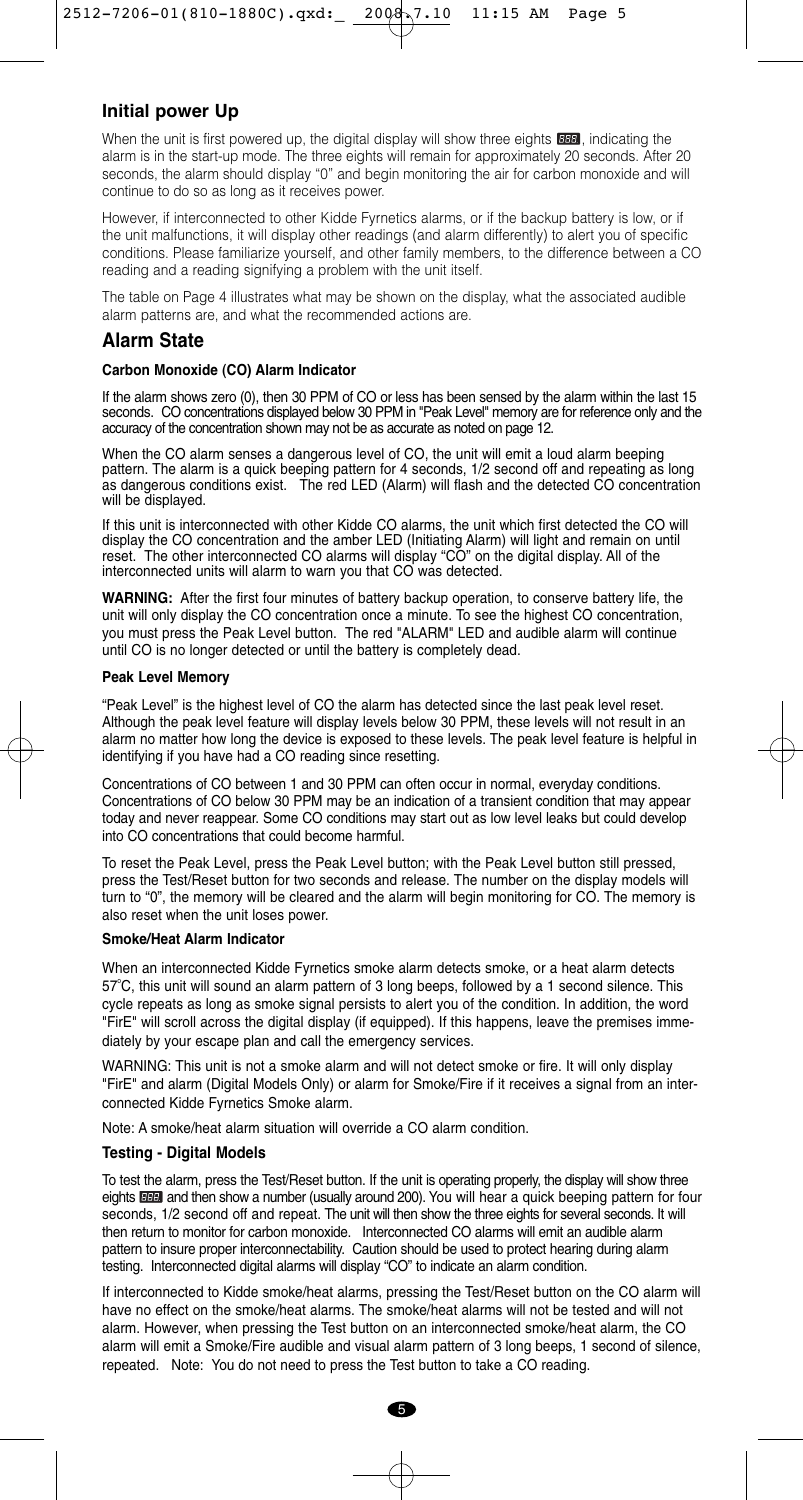# **Non - Digital Model**

#### **Operation - L.E.D. Status**

Your new Kidde carbon monoxide alarm is a sophisticated electronic device – yet very simple to understand. The green "Power" LED will illuminate to identify the unit is monitoring for carbon monoxide. If it senses dangerous levels of carbon monoxide, the red "Alarm" LED will flash accompanied with an audible alarm pattern.

Please familiarize yourself, and other family members, to the difference between a CO alarm and an alarm signifying a problem with the unit itself.

The table below describes what the audible alarm patterns are, and what the recommended actions are.



#### **AC AND DC START UP, ALARM AND ERROR OPERATION**

| Unit<br>Condition                                           | <b>LED's Show</b>                          |                                                   | Alarm<br>Sound                                                                        |                                                               | Unit<br>Condition                                             | Recommended<br>Action                                                                                                             |  |
|-------------------------------------------------------------|--------------------------------------------|---------------------------------------------------|---------------------------------------------------------------------------------------|---------------------------------------------------------------|---------------------------------------------------------------|-----------------------------------------------------------------------------------------------------------------------------------|--|
| START-UP                                                    | <b>WE RED</b><br>GREF<br>$\Box$ AMBER      | ONE FLASH<br>ON<br>OFF                            | ONE CHIRP<br>AT START UP                                                              | <b>SELF TESTING</b><br>ON START UP                            | NORMAL OPERATION AT<br>START UP OR RESET                      | NONE, UNIT WILL START<br>SENSING FOR CO                                                                                           |  |
| ALARM CONDITION.<br>CARBON<br>MONOXIDE<br>DETECTED          | <b>XK RED</b><br>GREEN<br>≕<br>$=$ AMBER   | <b>FLASHING</b><br>ON<br>OFF                      | <b>QUICK BEEPING</b><br>PATTERN FOR 4<br><b>ISECONDS, 1/2 SEC-</b><br>OND OFF, REPEAT | CARBON<br><b>MONOXIDE</b><br>DETECTED                         | UNIT IN ALARM CONDI-<br>TION DISPLAYING PPM<br>OF CO DETECTED | REFER TO SECTION 11<br>FOR ALARM PROCEDURE                                                                                        |  |
| ALARM CONDI-<br>TION, SMOKE/FIRE<br>DETECTED <sup>(2)</sup> | Ж<br><b>RED</b><br>GREEN<br>m<br>$=$ AMBER | <b>FI ASHING</b><br>ON<br>OFF                     | THREE LONG<br>BEEPS, 1/2 SEC-<br>OND SILENCE.<br><b>REPEATING</b>                     | INTERCONNECTED<br>ALARM WARNING<br>OF SMOKE/FIRE<br>CONDITION | UNIT IN ALARM<br><b>CONDITION FOR FIRE</b><br>OR SMOKE        | <b>EVACUATE BY YOUR</b><br><b>ESCAPE PLAN</b>                                                                                     |  |
|                                                             |                                            |                                                   |                                                                                       |                                                               |                                                               | THREE LONG BEEP PATTERN WILL ONLY OCCUR IF AN INTERCONNECTED SMOKE ALARM DETECTS SMOKE OR FIRE. THE CO ALARM WILL NOT DETECT FIRE |  |
| <b>FRROR</b>                                                | <b>WE RED</b><br>GREEN<br>AMBER            | <b>ONE FLASH</b><br>EVERY 30 SECONDS<br>ON<br>OFF | "CHIRP" EVERY<br>30 SECONDS                                                           | UNIT IS NOT<br>OPERATIONAL.                                   | UNIT MALFUNCTION                                              | <b>CONTACT KIDDE CUS-</b>                                                                                                         |  |
| CONDITION                                                   | <b>RFD</b><br>GREEN<br>AMBER               | ON<br>ON<br>OFF                                   | CONSTANT AI ARM                                                                       | <b>WILL NOT</b><br>DETECT CO                                  |                                                               | <b>TOMER SERVICE</b>                                                                                                              |  |

#### **AC POWERED IN NORMAL STANDBY OPERATION**

| Unit<br>Condition                         | <b>LED's Show</b>                                          |                                                         | Alarm<br>Sound                            | Unit<br><b>Status</b>                                                                                 | Unit<br>Condition                                                                           | Recommended<br>Action                                                         |
|-------------------------------------------|------------------------------------------------------------|---------------------------------------------------------|-------------------------------------------|-------------------------------------------------------------------------------------------------------|---------------------------------------------------------------------------------------------|-------------------------------------------------------------------------------|
| <b>NORMAL</b><br>OPERATION<br>ON AC POWER | <b>RED</b><br>$\Box$<br>GRFFN<br>$=$ AMBER                 | OFF<br>ON<br>OFF                                        | <b>NONE</b>                               | <b>NORMAL</b><br>OPERATION<br>SENSING FOR CO                                                          | <b>BATTERY IS</b><br><b>FULLY CHARGED</b>                                                   | <b>NONE</b>                                                                   |
| <b>LOW BATTERY</b>                        | $=$ RED<br>$-$ GREEN<br><b>WEAMBER</b>                     | OFF<br>ON<br>ONE FLASH<br>EVERY 15 SECONDS              | <b>NONE</b>                               | <b>CHARGING BATTERY</b><br>PACK. INITIAL<br>POWER UP OR<br>POWER WAS RESET                            | UNIT IN STAND-<br>BY CONDITION                                                              | <b>FNSURF SWITCH ON</b><br>BACK OF UNIT IS "ON".<br><b>ENSURE AC POWER IS</b> |
| CONDITION<br>WHILE ON AC<br><b>POWER</b>  | <b>XK RED</b><br><b>GREEN</b><br><b>WE AMBER</b> ONE FLASH | ONE FLASH EVERY<br>15 SECONDS<br>ON<br>EVERY 15 SECONDS | ONF "CHIRP"<br>FVFRY 15<br><b>SECONDS</b> | AC POWERED AND<br><b>BATTERY IS</b><br>DISCHARGED. IS<br><b>BAD, OR SWITCH IS</b><br>IN "OFF POSITION | <b>BATTERY IS</b><br>DISCHARGED OR<br><b>DISCONNECTED</b><br><b>LONGER THAN</b><br>10 HOURS | <b>RESTORED TO RECHARGE</b><br>THE BATTERY                                    |

#### **DC POWERED IN BATTERY BACKUP OPERATION**

| Unit<br>Condition                                           | <b>LED's Show</b>                                  |                                                                                            | Alarm<br>Sound                | Unit<br><b>Status</b>                                                  | Unit<br>Condition                                                                                     | Recommended<br>Action                                                                                                |
|-------------------------------------------------------------|----------------------------------------------------|--------------------------------------------------------------------------------------------|-------------------------------|------------------------------------------------------------------------|-------------------------------------------------------------------------------------------------------|----------------------------------------------------------------------------------------------------------------------|
| <b>NORMAL</b><br>OPERATION ON<br>DC POWER                   | <b>RFD</b><br>$\Box$<br><b>*CREEN</b><br>$=$ AMBER | OFF<br>ONE FLASH EVERY<br><b>SECONDS</b><br>OFF                                            | <b>NONE</b>                   | <b>BATTERY</b><br><b>CONSERVE MODE</b><br>SENSING FOR CO               | <b>BATTERY IS FULLY</b><br><b>CHARGED AND AFTER</b><br>5 MINUTES OF<br>OPERATION<br>ON BATTERY BACKUP | NORMAL BATTERY-ONLY<br>OPERATION. CONNECT<br>TO AC POWER TO<br><b>RECHARGE BATTERY</b>                               |
| <b>LOW BATTERY</b><br><b>CONDITION WHILE</b><br>ON DC POWER | <b>WE RED</b><br><b>WE GREEN</b> ONE FLASH EVERY   | ONE FLASH EVERY<br>15 SECONDS<br>7 SECONDS<br><b>WE AMBERONE FLASH EVERY</b><br>15 SECONDS | 1 "CHIRP" EVERY<br>15 SECONDS | SENSING FOR<br>CO WARNING OF<br><b>LOW BATTERY</b><br><b>CONDITION</b> | BATTERY IS DIS-<br>CHARGED AND AFTER 5<br>MINUTES OF OPERATION<br>ON BATTERY BACKUP                   | CONNECT TO AC<br>POWER TO FULLY<br><b>RECHARGE BATTERY</b>                                                           |
| <b>LOW BATTERY</b><br>TROUBLE CONDI-<br><b>TION</b>         | <b>WE RED</b><br><b>WGREEN</b><br>□ AMBER          | <b>FLASHING</b><br>ONE FLASH EVERY<br>SECONDS<br>OFF                                       | "CHIRP" FVFRY<br>60 SECONDS   | UNIT IN LOW<br>BATTERY TROU-<br>BLE MODE. WILL<br>NOT DETECT CO.       | <b>BATTERY IS FULLY</b><br>DISCHARGED AND<br>AFTER 5 MINUTES OF<br>OPERATION<br>ON BATTERY BACKUP     | CONNECT TO AC<br>POWER TO FULLY<br>CHARGE BATTERY.<br>CONTACT CUSTOMER<br>SERVICE IF CONDI-<br><b>TION CONTINUES</b> |

 $\Box$  OFF  $\Box$  ON  $\frac{1}{2}$  FLASHING

If at any time you test the alarm and it does not perform as described, have it replaced immediately. Please ensure you and other family members are aware of the alarm's readouts/tones by referring to the above table

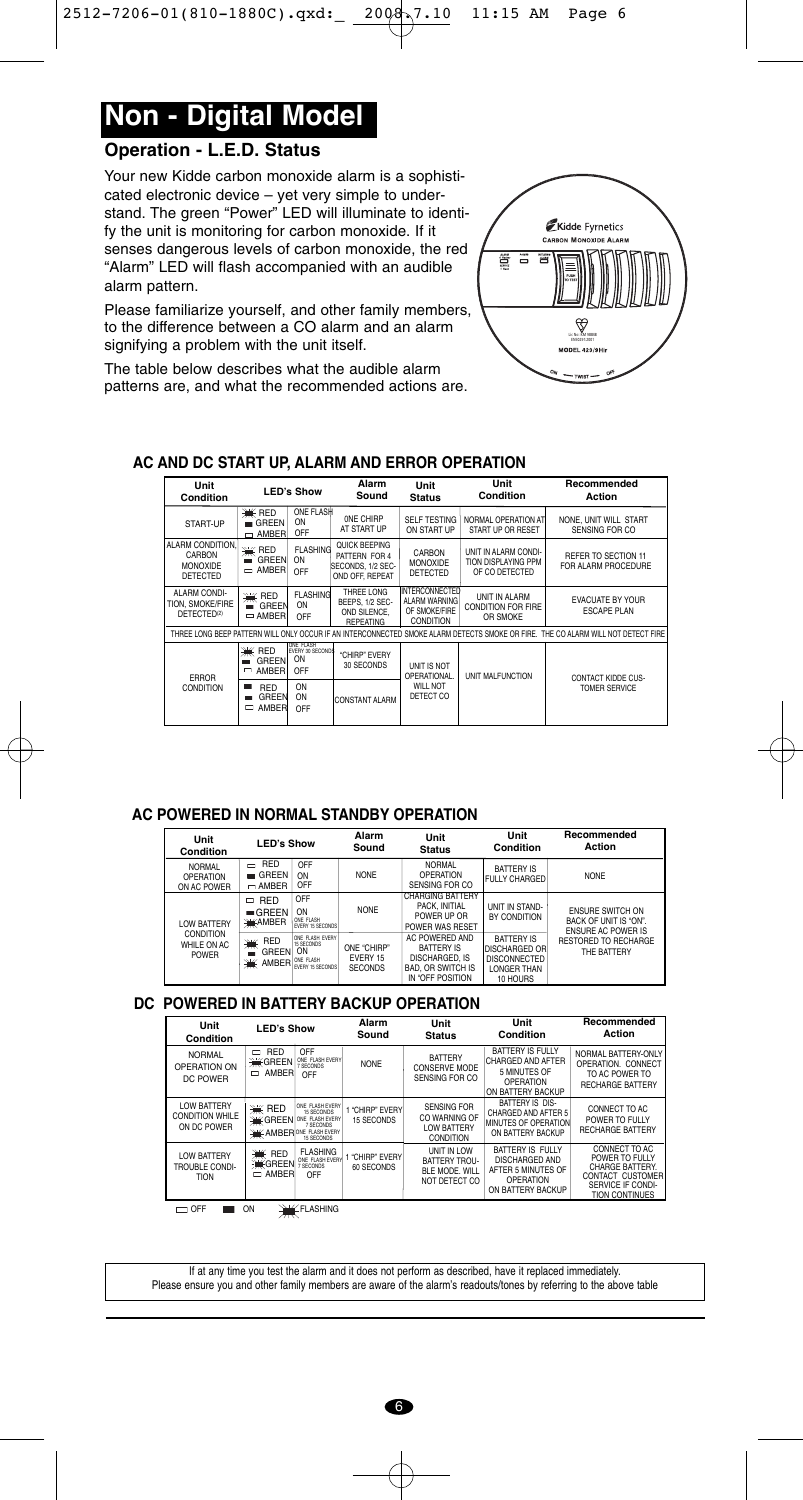#### **ALARM STATE**

Carbon Monoxide (CO) Alarm Indicator

The alarm is a quick beeping pattern for 4 seconds, 1/2 second off and repeating as long as dangerous conditions exist.

**WARNING:** When powered by battery backup only; after four minutes, the alarm will sound two to three series of beeps for four seconds, and flash only once every minute, to conserve battery life. The other interconnected CO alarms will also alarm to warn you that CO was detected.

#### **Testing L.E.D. Models**

To test the alarm, press the Test/Reset button. If the unit is operating properly, you should hear a quick beeping pattern for 4 seconds, 1/2 second off and repeating. The red LED will flash along with audible beeps. Within several seconds the unit will return to monitor for carbon monoxide.

If interconnected to Kidde smoke/heat alarms, pressing the Test/Reset button on the CO alarm will have no effect on the smoke/heat alarms. The smoke/heat alarms will not be tested and will not alarm. However, when pressing the Test button on an interconnected smoke/heat alarm, the CO alarm will emit a Smoke/Fire audible and visual alarm pattern of 3 long beeps, 1 second of silence, repeated. Note: You do not need to press the Test button to take a CO reading.

#### **Smoke /Heat Alarm Indicator**

When an interconnected Kidde Fyrnetics smoke or heat alarm detects smoke or heat (57° C), this unit will sound a smoke alarm pattern of 3 long beeps, followed by 1 second of silence. This cycle repeats as long as smoke signal persists to alert you of the condition. If this happens, leave the premises immediately by your escape plan and call the emergency services.

WARNING: This unit is not a smoke alarm and will not detect smoke or fire. It will only alarm for smoke if it receives a signal from an interconnected Kidde Fyrnetics smoke or heat alarm.

Note: A smoke/heat alarm situation will override a CO alarm condition.

#### **4. Battery Checking/Charging**

This CO alarm is NOT battery operated. The Lithium-Ion battery is to supply short term backup during a power cut.

Upon initial power up or after the alarm has operated on battery backup and depending on the charge state of the battery, it could take up to 24 hours to FULLY charge the battery.

(Digital model only) During the first 10-hour initial charge period or, until the battery has charged, "Lb" will be displayed along with the CO level (usually "0") and without an audible "chirp". When the initial charge is complete, the "Lb" will disappear. If however, after 10 hours the battery is not charging properly, "Lb" may continue to flash AND there will be an audible "chirp" once every 15 seconds indicating the battery is not charging.

The unit will notify you of a battery error condition by flashing the red SERVICE LED, amber low battery LED, and beeping once every 15 seconds (and on the Digital model displaying 'LB').

If this happens, the battery is discharged or has been damaged. Ensure switch on back of unit is 'ON'.

Ensure that AC power is being supplied to the unit. If the unit has been without AC power, the battery voltage will be low and needs to be recharged. Turn the AC power on and the battery will automatically re-charge. Note, a discharged battery will require approximately 24 hours to fully charge and provide the maximum protection while on battery-back-up.

If AC power is ON, and after 24 hours the SERVICE LED and amber LED are still flashing, contact your Installer, landlord or Kidde Fyrnetics.

Do not attempt to replace the battery as the Alarm has no user serviceable parts. Opening the alarm will invalidate the guarantee and could expose you to live parts.

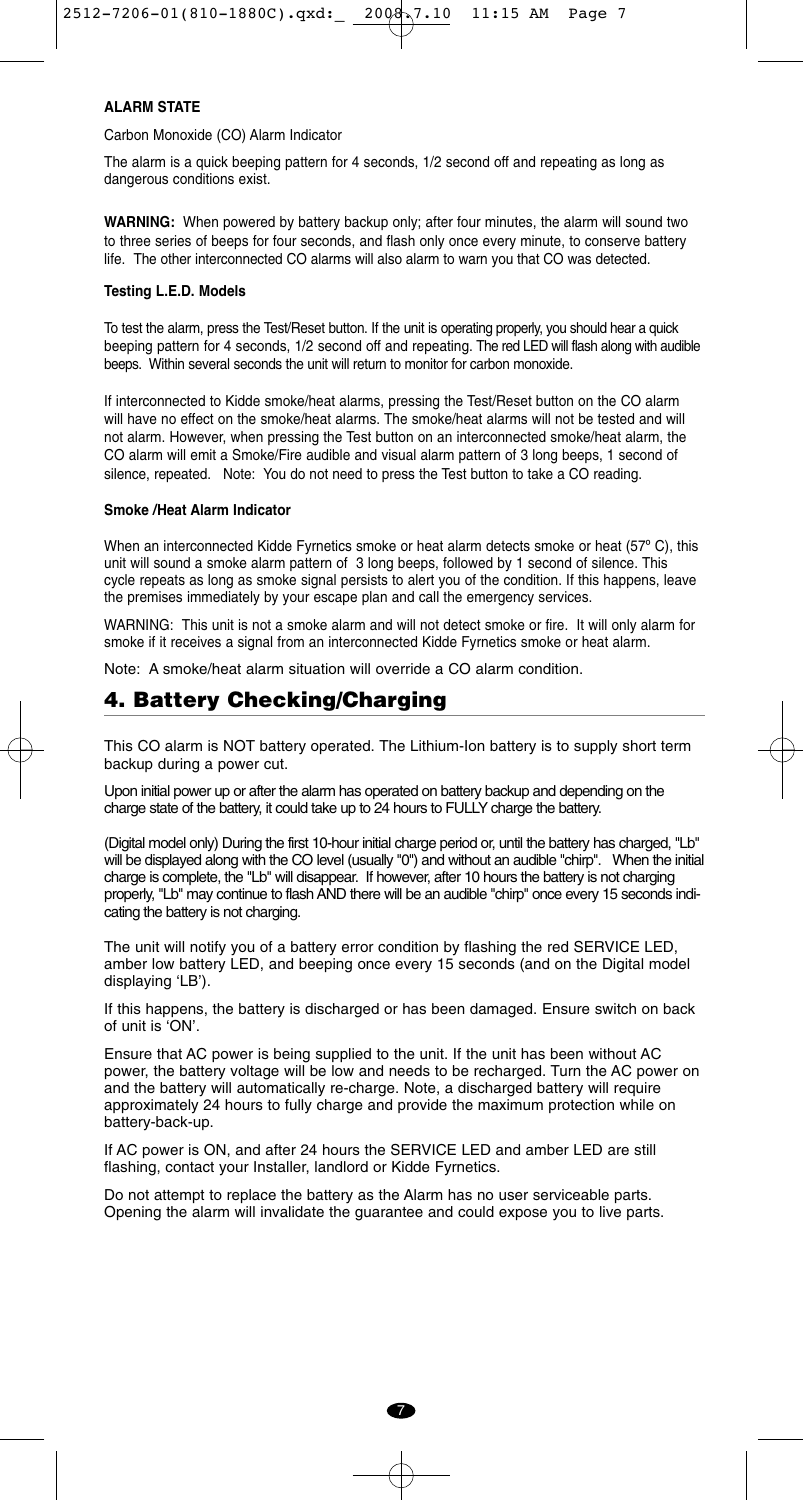#### **Battery Backup Operation**

When the alarm is unplugged or loses AC power and the battery pack is fully charged, the alarm will automatically switch to battery backup operation and you will notice the following:

- For the first five minutes of operation on battery, the alarm will operate as if on AC power.
- However, after five minutes of operation, to conserve battery capacity, the display will flash the CO level (usually "0") once every 60 seconds.

Caution: If the unit detects CO and enters an alarm state while in battery back-up condition, the CO level will be displayed and the audible alarm pattern of four quick beeps will sound once every 60 seconds.

Battery Back-up Operation in Low Battery "Lb" Condition:

When the battery pack is not fully charged, the unit will begin displaying "Lb" and "chirp" once every 15 seconds. This will last approximately 7 hours to warn you the battery is losing capacity. Apply AC power to charge battery as soon as possible.

NOTE: While in the low battery "Lb" warning mode, the unit is sensing for and will alarm if CO is detected.

Battery Back-up Operation in Trouble Alarm Condition:

When the battery pack capacity has been discharged to a state where it can no longer provide enough power to detect CO and operate the alarm, it will enter a trouble alarm condition. The display will go blank and the alarm will give an audible trouble "chirp" once every 60 seconds. This will continue for approximately 7 hours after which time the alarm will no longer "chirp" to warn of a trouble condition.

WARNING: THE UNIT WILL NOT DETECT CO WHILE IN THE TROUBLE ALARM CONDITION, BLANK DISPLAY, AND ONE AUDIBLE TROUBLE "CHIRP" EVERY 60 SECONDS. APPLY AC POWER TO CHARGE THE BATTERY AS SOON AS POSSIBLE.

When AC power is restored, the alarm will automatically switch back to normal operating mode and begin charging the battery pack to full capacity. After continued operation on battery backup, "Lb" may flash while the battery is recharging and will continue until fully charged.

CAUTION: This unit is sealed. The cover is not removable.

#### **5. Maintenance**

To keep your alarm in good working order, you must follow these simple steps:

- Test the alarm once a week by pressing the Test/Reset button.
- Vacuum the alarm cover once a month to remove accumulated dust.
- Never use detergents or solvents to clean the alarm. Chemicals can permanently damage or temporarily contaminate the sensor.
- Avoid spraying air freshener, hair spray, paint or other aerosols near the alarm.

It is recommended the alarm is removed if decorating near the alarm; tenants should consult their landlord regarding this.

The following is a list of substances that at high levels can damage the sensor or cause temporary readings on the digital display that are not carbon monoxide readings:

Ethylene, ethanol, alcohol, iso-propanol, benzene, toluene, ethyl acetate, hydrogen, hydrogen sulfide, sulfur dioxides.

Also most aerosol sprays, alcohol based products, paints, thinners, solvents, adhesives, hair sprays, after shaves, perfumes, auto fumes (cold start) and some cleaning agents.

Should you need to remove the unit when painting is carried out in the vicinity, call your installer/landlord. THE LIVE POWER SUPPLY MUST FIRST BE SWITCHED OFF; this is a 230 Volt MAINS powered unit.

To remove, insert a screwdriver onto locking lug and depress and rotate alarm in 'off' direction as illustrated. To replace, reverse process, ensuring alarm is first switched on at rear.



 $\overline{R}$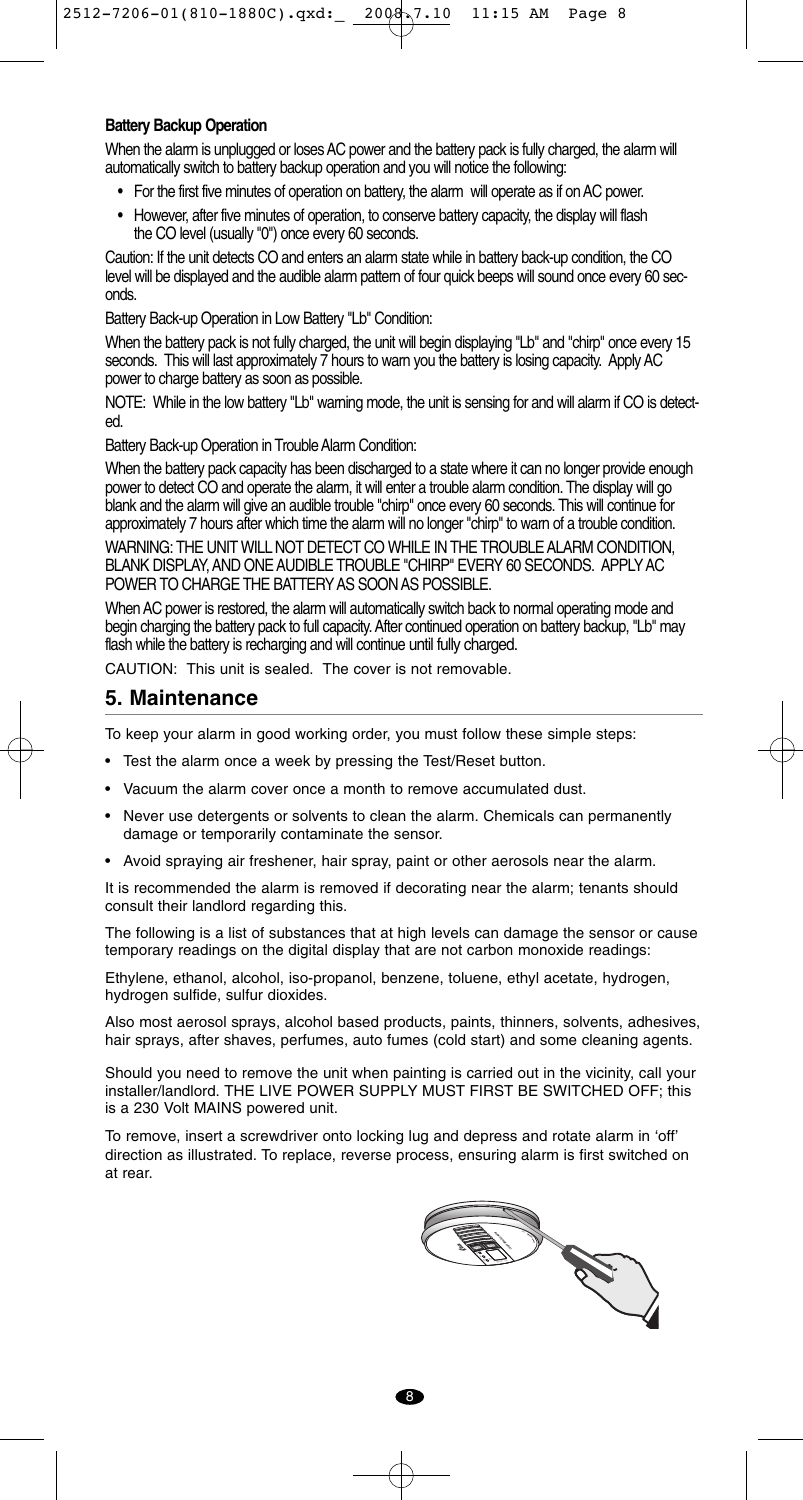#### **6. Carbon Monoxide Safety**

#### **General CO Information**

Carbon monoxide (CO) is a colourless, odorless, and tasteless poison gas that can be fatal when inhaled. CO inhibits the blood's capacity to carry oxygen.

Periodically review this alarm manual and discuss your CO alarm emergency procedure with all the members of your family. Never ignore a CO alarm. A true alarm is an indication of potentially dangerous levels of carbon monoxide. CO alarms are designed to alert you to the presence of carbon monoxide before an emergency - before most people would experience symptoms of carbon monoxide poisoning, giving you time to resolve the problem calmly.

Determine if anyone in the household is experiencing symptoms of CO poisoning. Many cases of reported CO poisoning indicate that while victims are aware they are not well, they become so disoriented they are unable to save themselves by either exiting the building or calling for assistance. Also young children and household pets may be the first affected. You should take extra precautions to protect high-risk persons from CO exposure because they may experience ill effects from carbon monoxide at levels that would not ordinarily affect a healthy adult.

#### **Symptoms of CO Poisoning**

The following common symptoms are related to carbon monoxide poisoning and should be discussed with ALL members of the household:

**MILD EXPOSURE:** Slight headache, nausea, vomiting, fatigue (often described as "flulike" symptoms).

**MEDIUM EXPOSURE:** Severe throbbing headache, drowsiness, confusion, fast heart rate.

**EXTREME EXPOSURE:** Unconsciousness, convulsions, cardio-respiratory failure, death.

IF YOU EXPERIENCE EVEN MILD SYMPTOMS OF CO POISONING, CONSULT YOUR DOCTOR IMMEDIATELY!

This CO alarm can only warn you of the presence of CO. It does not prevent CO from occurring, nor can it solve an existing CO problem. If your unit has alarmed and you've provided ventilation by leaving your windows and doors open, the CO buildup may have dissipated by the time help responds. Although your problem may appear to be temporarily solved, it's crucial that the source of the CO is determined and that the appropriate repairs are made.

CO alarms provide early warning of the presence of carbon monoxide, usually before a healthy adult would experience symptoms. This early warning is possible, however, only if your Kidde CO alarm is located, installed and maintained as described in this manual.

This CO alarm is designed to act as a continuous monitor; it is not designed for use as a short-term testing device to perform a quick check for the presence of CO.

CO alarms have limitations. Like any other electronic device, CO alarms are not foolproof. CO alarms have a limited operational life. You must test your CO alarm weekly, because it could fail to operate at any time.

If your CO alarm fails to test properly, or if its self-diagnostic test reveals a malfunction, immediately have the unit replaced.

CO alarms can only sense CO that reaches the unit's sensor. Carbon monoxide may be present in other areas without reaching the alarm. The rate at which CO reaches the unit may be affected by doors or other obstructions. In addition, fresh air from a vent or open window or any other source may prevent CO from reaching the sensor. Please observe cautions in Installation on page 3.

CO could be present on one level of the home and not reach a CO alarm installed on a different level. For example, CO in the basement may not reach an alarm on the second level, near the bedrooms. For this reason, we recommend you provide complete coverage by placing a CO alarm on every level of the home.

CO alarms are not smoke alarms. CO alarms do not sense smoke or fire. For early warning of fire you must install smoke alarms, even though carbon monoxide can be generated by a fire.

CO alarms should not be used to detect the presence of natural gas (methane), propane, butane, or other combustible fuels.

Instruct children never to touch, or otherwise interfere with the alarm. Warn children of the dangers of CO poisoning.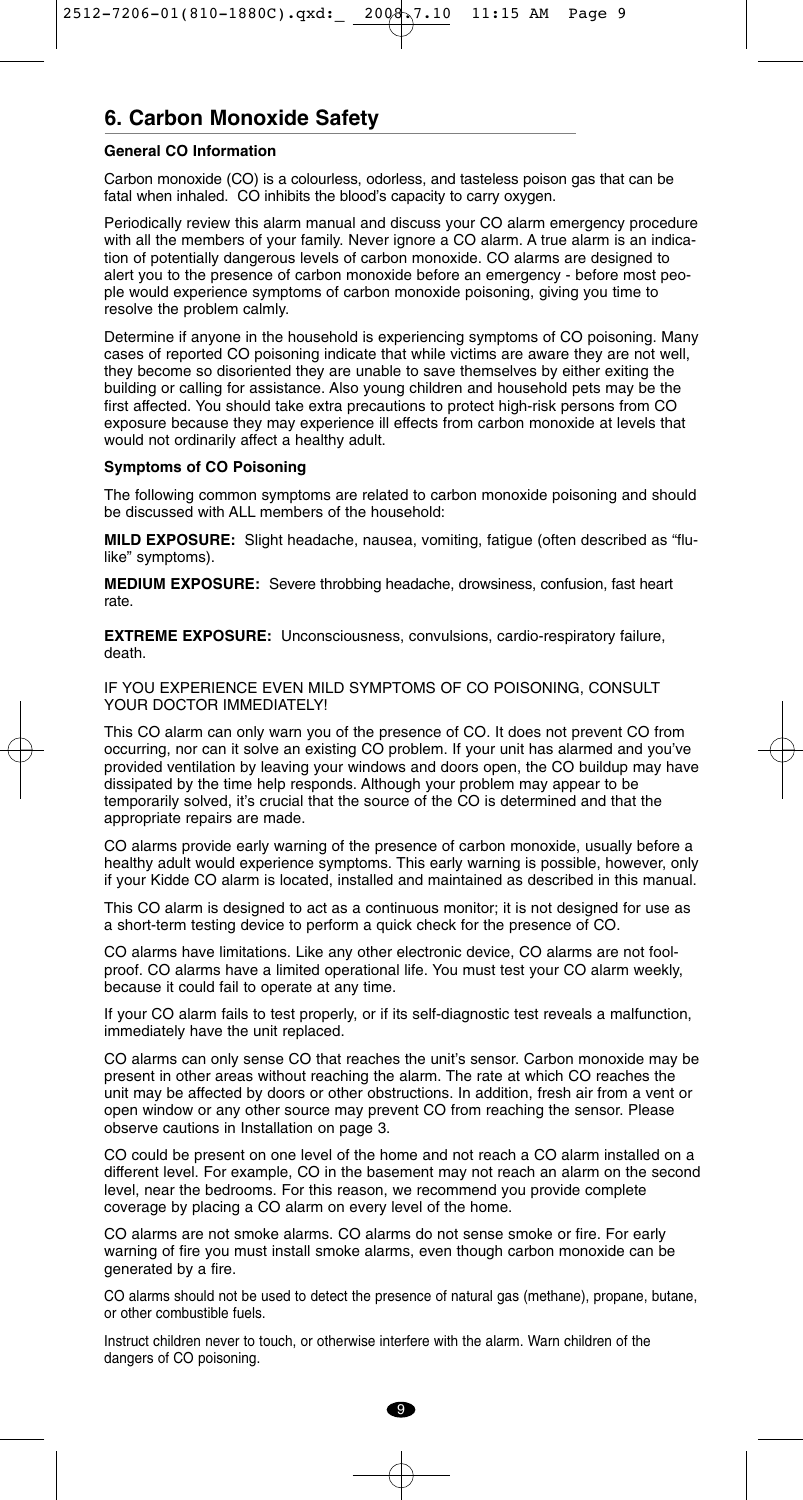CO Alarms are not a substitute for regular maintenance by a qualified engineer e.g. Corgi Engineer for gas appliances.

#### Possible Sources of CO

Inside your home, appliances used for heating and cooking are the most likely sources of carbon monoxide. Vehicles running in attached garages can also produce dangerous levels of carbon monoxide.

CO can be produced when burning any fossil fuel, such as paraffin, propane, natural gas, oil and wood. It can be produced by any fuel-burning appliance that is malfunctioning, improperly installed, or not ventilated correctly, such as:

- Cars, boilers, cookers/stoves, gas clothes dryers, water heaters, portable fuel burning space heaters and generators, fireplaces, wood-burning stoves and certain swimming pool heaters.
- Blocked chimneys or flues, back drafts and changes in air pressure, corroded or disconnected vent pipes, loose or cracked heat exchangers.
- Vehicles and other combustion engines running in an open or closed garage, attached or near a home.
- Charcoal/gas grills and hibachis in an enclosed area.

The following conditions can result in transient CO situations. Excessive spillage or reverse venting of fuel-burning appliances caused by outdoor ambient conditions such as:

- Wind direction and/or velocity, including high gusts of wind, heavy air in the vent pipes (cold/humid air with extended periods between cycles).
- Negative pressure resulting from the use of exhaust fans.
- Simultaneous operation of several fuel-burning appliances competing for limited internal air.
- Vent pipe connections vibrating loose from clothes dryers, furnaces, or water heaters.
- Obstructions in, or unconventional, vent pipe designs which can amplify the above situations.
- Extended operation of unvented fuel-burning devices (range, oven, fireplace, etc.).
- Temperature inversions which can trap exhaust gasses near the ground.

To be safe, know the possible sources of CO in your home. Keep fuel-burning appliances and their chimneys and vents in good working condition. Learn the early symptoms of exposure, and if you suspect carbon monoxide poisoning, move outside to fresh air and get emergency help. Your first line of defense is an annual inspection and regular maintenance of your appliances. Contact a licensed contractor or call your local utility company for assistance.

### **The Effects of Carbon Monoxide Exposure**

| PERCENT<br>OF<br>CO | PARTS<br>MILLION | <b>EFFECTS ON ADULTS</b>                                                                                |
|---------------------|------------------|---------------------------------------------------------------------------------------------------------|
| 0.01                | 100              | Slight headache within 2~3 hours                                                                        |
| 0.02                | 200              | Dizziness/mild headache after 2~3 hours                                                                 |
| 0.04                | 400              | Nausea/frontal headache after 1~2 hrs.<br>RISK TO LIFE OVER 3 HOURS EXPOSURE                            |
| 0.08                | 800              | Severe headache/convulsions within 45<br>minutes - death possible after 2~3 hours.                      |
| 0.16                | 1600             | Headache/nausea within 20 minutes.<br>Death possible within $1 - 2$ hours                               |
| 0.32                | 3200             | Headache etc. within 5-10 minutes.<br>Death possible after 15 minutes.                                  |
| 0.64                | 6400             | Sever symptoms within 2 minutes. Death<br>within 15 minutes.                                            |
| 1.28                | 12800            | Immediate symptoms. Death within 1~3 minutes.<br>$0.0005$ $0.11$ $0.11$ $0.11$ $0.11$ $0.005$<br>$\sim$ |

Source: Corgi Gas installers technical article - October 2005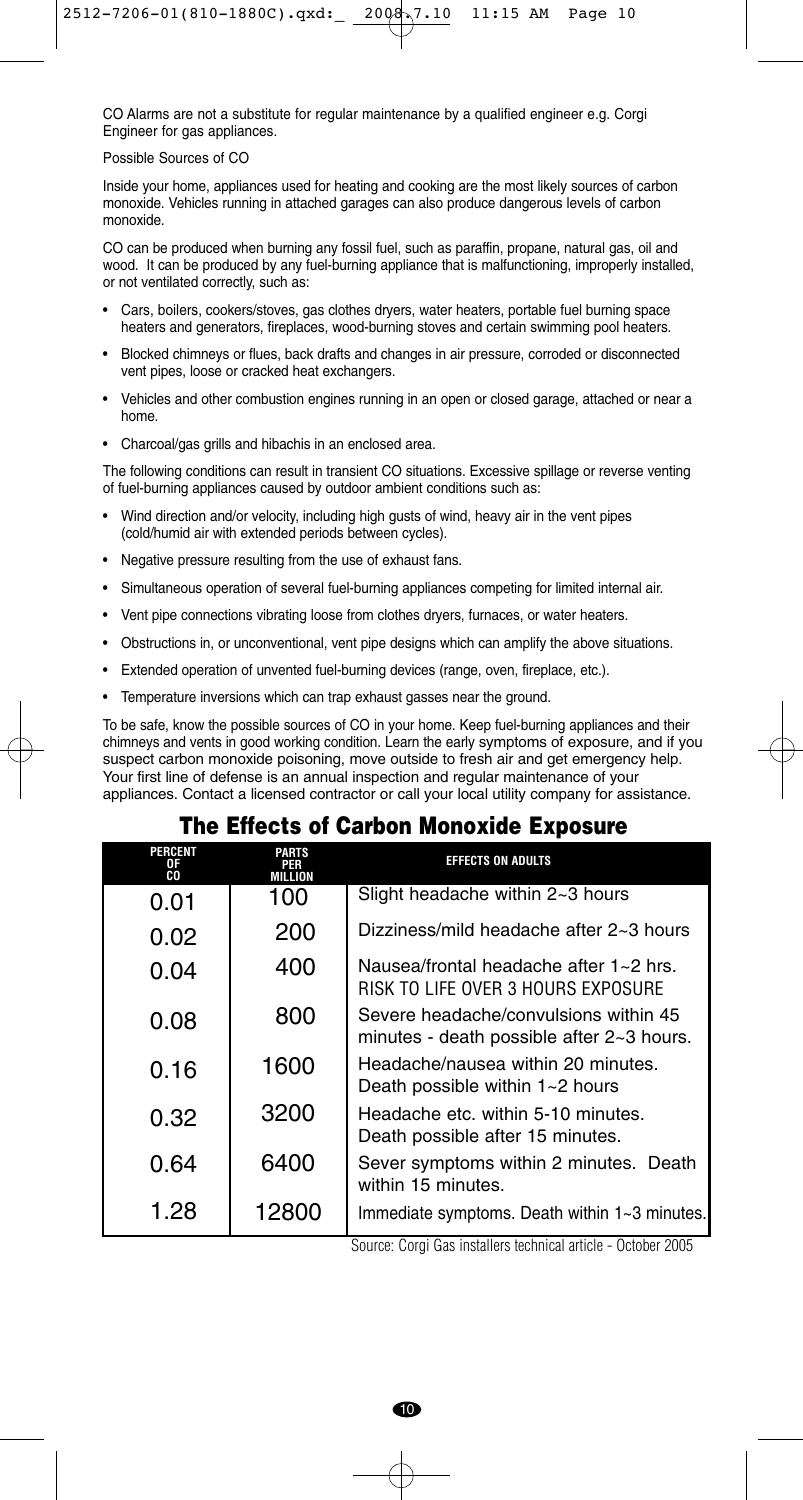# **7. Decorating/Extending**

- Never paint the alarm itself.
- The unit should be removed to prevent contamination. Please consult your installer.

Please consult your installer/landlord as appropriate. If the alarm is not removed, irreversible damage to the alarm could occur which could render the alarm inaccurate and/or inoperative, either of which is not covered by the Guarantee.

- CO alarms should be replaced every 7 years or sooner.
- These products are designed for domestically scaled premises.

# **8. Limitations of CO Alarms**

- This alarm will only indicate the the presence of CO at the sensor.
- CO may be present elsewhere in the property.
- All alarms must be tested regularly to make sure the backup batteries and the alarm circuits are in good operating condition.
- CO alarms cannot provide an alarm if the CO does not reach the unit.
- Therefore, they may not sense CO on the other side of a closed door or on a different floor. If the alarm is located outside the bedroom or on a different floor, it may not wake up a sound sleeper.
- The use of alcohol or drugs may also impair ones ability to hear the alarm.
- For maximum protection a CO alarm should be installed in each sleeping area and on every level of a home. Hearing impaired occupiers should consider fitting additional strobe accessories to give a visual alarm.
- CO Alarms are not a substitute for annual routine servicing by a qualified installer.+

# **9. Service and Guarantee**

If after reviewing this manual you feel that your alarm is defective in any way, do not tamper with the unit. Return it prepaid for servicing to: Kidde Safety Europe, Mathisen Way, Colnbrook, SL3 0HB, UK - Email: info@kiddesafety.co.uk, or refer to your installer or Landlord.

#### Guarantee

Kidde Fyrnetics guarantees to you as a purchaser that this CO alarm will be free of defects in material, workmanship or design under normal use and service for a period of 6 years, (from the date of installation) including the backup battery/powercell.

The Guarantee is not assignable. Our liability to you, under this guarantee is limited to repairing or replacing any part which we find to be defective in material, workmanship or design, free of charge to the customer, who is situated within the UK, upon sending the alarm with proof of date of purchase, postage prepaid, to Kidde Safety Europe, Mathisen Way, Colnbrook, SL3 0HB, UK.

The terms of this guarantee will not apply in the following circumstances: If alarm has been damaged, modified, neglected, dismantled, contaminated, abused or altered after the date of purchase, or if it fails to operate due to incorrect selection, siting, installation, maintenance or inadequate AC electrical power,or damage caused by failure to abide by the instructions supplied.

The liability of Kidde Fyrnetics, arising from the sale of this alarm or under the terms of this guarantee shall not in any case exceed the cost of replacement of the alarm, in no case, shall be liable for consequential loss or damage resulting from the failure of the alarm or for the breach of this or any other guarantee, express or implied, or for damage caused by failure to abide by the instructions supplied.

This guarantee does not affect your statutory rights.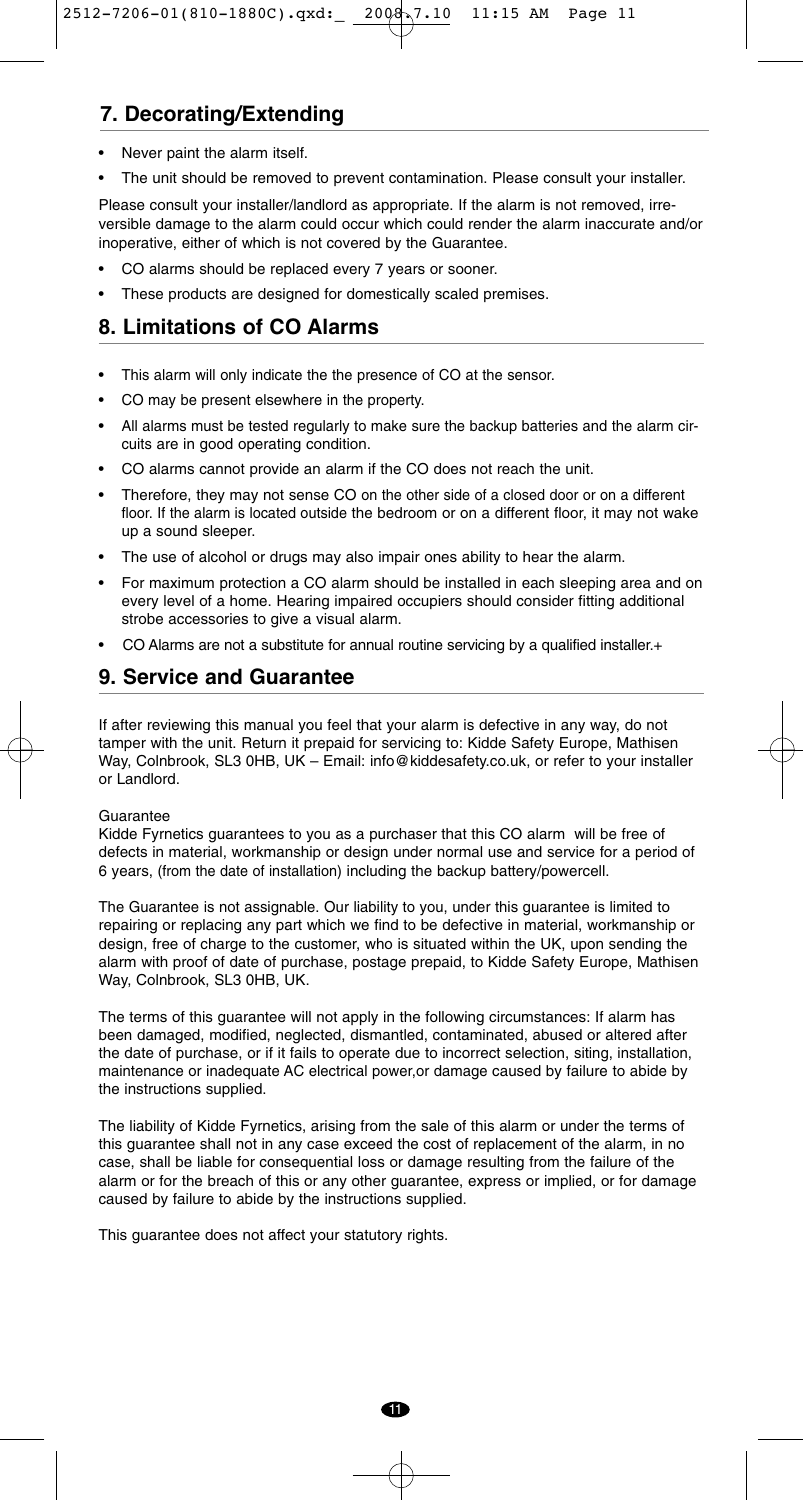# **10. Specifications**

Power:

230 volts AC, 50 Hz, 30 mA max, rechargeable lithium ion battery back-up Sensor:

Electrochemical

Temperature:

Operating Range: 40°F (4.4°C) to 80°F (27°C)

Humidity:

Operating range: 5-95% non-condensing

Alarm:

85+ dB at 3m (10') @ 3.4±0.5 KHz pulsing alarm

Accuracy of Digital Display:

30-999 ppm +/-20% +15 ppm when measured in conditions of 80° F (27°C) (+/- 10° %), atmospheric pressure +/- 10% and 40% +/- 3% relative humidity.

Display readings may vary slightly depending on changes in the ambient condition



Lic No: KM 98848 BS 7860: 1996

**Kidde Safety Europe, Mathisen Way, Colnbrook, SL3 0HB, UK.**

www.kiddefyrnetics.co.uk © Kidde Fyrnetics 2002

# LEAVE THIS MANUAL FOR HOUSEHOLDER

 $\bigcirc$ Patent Pending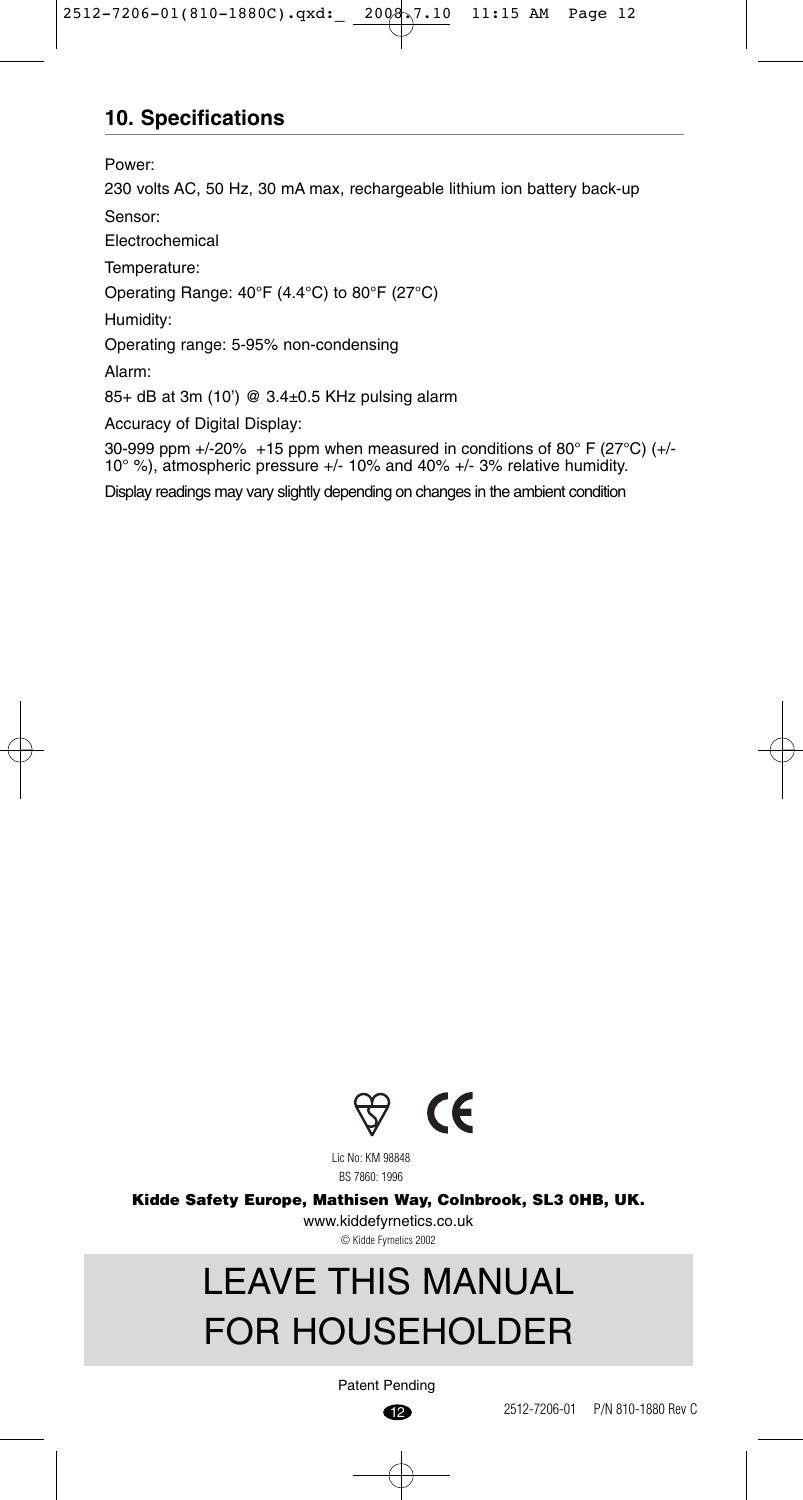